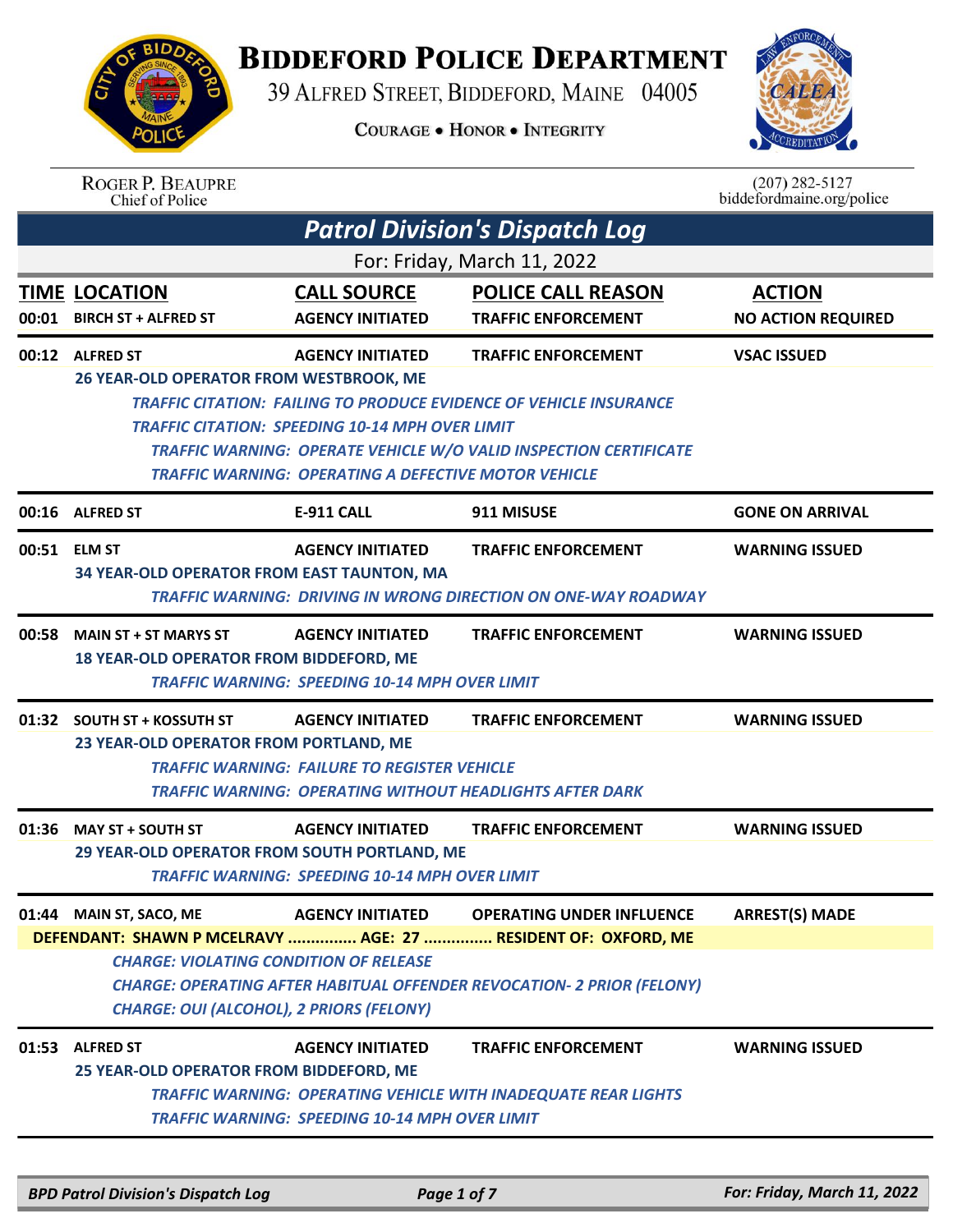| 01:56         | <b>TIME LOCATION</b><br><b>HILLS BEACH RD</b>                                                                                    | <b>CALL SOURCE</b><br>NON-EMERGENCY CALL ASSIST: MEDICAL                               | <b>POLICE CALL REASON</b>                                                                       | <b>ACTION</b><br><b>TRANSPORT TO HOSPITAL</b> |
|---------------|----------------------------------------------------------------------------------------------------------------------------------|----------------------------------------------------------------------------------------|-------------------------------------------------------------------------------------------------|-----------------------------------------------|
|               | 02:01 ALFRED RD, ARUNDEL, ME<br><b>63 YEAR-OLD OPERATOR FROM SANFORD, ME</b>                                                     | <b>AGENCY INITIATED</b><br><b>TRAFFIC WARNING: SPEEDING 10-14 MPH OVER LIMIT</b>       | <b>TRAFFIC ENFORCEMENT</b>                                                                      | <b>WARNING ISSUED</b>                         |
| 02:23 ELM ST  |                                                                                                                                  | <b>NON-EMERGENCY CALL ALARM - POLICE</b>                                               |                                                                                                 | <b>BUILDING CHECK/SECURE</b>                  |
|               | 02:27 PROSPECT ST                                                                                                                | NON-EMERGENCY CALL DISTURBANCE / NOISE                                                 |                                                                                                 | <b>SERVICES RENDERED</b>                      |
|               | 02:59 PROSPECT ST                                                                                                                | NON-EMERGENCY CALL DISTURBANCE / NOISE                                                 |                                                                                                 | <b>NO ACTION REQUIRED</b>                     |
|               | 03:43 ALFRED ST                                                                                                                  | NON-EMERGENCY CALL TRESPASSING                                                         |                                                                                                 | <b>WARNING ISSUED</b>                         |
|               | 05:19 CHADWICK PL                                                                                                                | NON-EMERGENCY CALL PARKING COMPLAINT                                                   |                                                                                                 | <b>PARKING TICKET ISSUED</b>                  |
|               | 05:38 INDIAN RIDGE DR                                                                                                            | <b>AGENCY INITIATED</b>                                                                | <b>SECURITY CHECK</b>                                                                           | <b>BUILDING CHECK/SECURE</b>                  |
|               | 06:05 ALFRED ST<br>21 YEAR-OLD OPERATOR FROM BIDDEFORD, ME                                                                       | <b>AGENCY INITIATED</b><br><b>TRAFFIC WARNING: OPERATING A DEFECTIVE MOTOR VEHICLE</b> | <b>TRAFFIC ENFORCEMENT</b><br>TRAFFIC WARNING: OPERATE VEHICLE W/O VALID INSPECTION CERTIFICATE | <b>WARNING ISSUED</b>                         |
| 06:29         | <b>ALFRED ST + DENTAL AVE</b>                                                                                                    | <b>AGENCY INITIATED</b>                                                                | <b>TRAFFIC ENFORCEMENT</b>                                                                      | <b>WARNING ISSUED</b>                         |
|               | 07:38 MAIN ST                                                                                                                    | <b>WALK-IN AT STATION</b>                                                              | <b>ARTICLES LOST/FOUND</b>                                                                      | <b>REPORT TAKEN</b>                           |
|               | 07:54 ALFRED ST + BARRA RD                                                                                                       |                                                                                        | NON-EMERGENCY CALL ASSIST: VEHICLE CRASH - FIRE / EMS STATE FORM TAKEN                          |                                               |
|               | 08:02 ADAMS ST<br>DEFENDANT: RANDY FARRELL  AGE: 26  RESIDENT OF: PORTLAND, ME<br><b>CHARGE: OPERATE VEHICLE WITHOUT LICENSE</b> | <b>AGENCY INITIATED</b>                                                                | <b>TRAFFIC ENFORCEMENT</b>                                                                      | <b>SUMMONS ISSUED</b>                         |
|               | 08:08 RAYMOND ST                                                                                                                 | NON-EMERGENCY CALL DISTURBANCE / NOISE                                                 |                                                                                                 | <b>SERVICES RENDERED</b>                      |
|               | 08:09 SACO FALLS WAY                                                                                                             |                                                                                        | <b>NON-EMERGENCY CALL MENTAL ILLNESS CASES</b>                                                  | <b>REPORT TAKEN</b>                           |
|               | 08:31 BIRCH ST                                                                                                                   |                                                                                        | NON-EMERGENCY CALL VIOL OF BAIL CONDITIONS                                                      | <b>REPORT TAKEN</b>                           |
|               | 08:43 WEST COLE RD                                                                                                               | <b>NON-EMERGENCY CALL ALARM - POLICE</b>                                               |                                                                                                 | <b>BUILDING CHECK/SECURE</b>                  |
| 09:24 HILL ST |                                                                                                                                  | <b>NON-EMERGENCY CALL TRESPASSING</b>                                                  |                                                                                                 | <b>NO ACTION REQUIRED</b>                     |
|               | 09:25 WEST COLE RD                                                                                                               | <b>NON-EMERGENCY CALL ALARM - POLICE</b>                                               |                                                                                                 | <b>FALSE ALARM</b>                            |
|               | 09:45 MEDICAL CENTER DR                                                                                                          | <b>NON-EMERGENCY CALL ALL OTHER</b>                                                    |                                                                                                 | <b>UNFOUNDED</b>                              |
|               | 09:52 GREEN ST                                                                                                                   | <b>WALK-IN AT STATION</b>                                                              | <b>MENTAL ILLNESS CASES</b>                                                                     | <b>SERVICES RENDERED</b>                      |
|               | 10:21 BIRCH ST                                                                                                                   | <b>AGENCY INITIATED</b>                                                                | <b>OUT FOR FOLLOW UP</b>                                                                        | <b>SERVICES RENDERED</b>                      |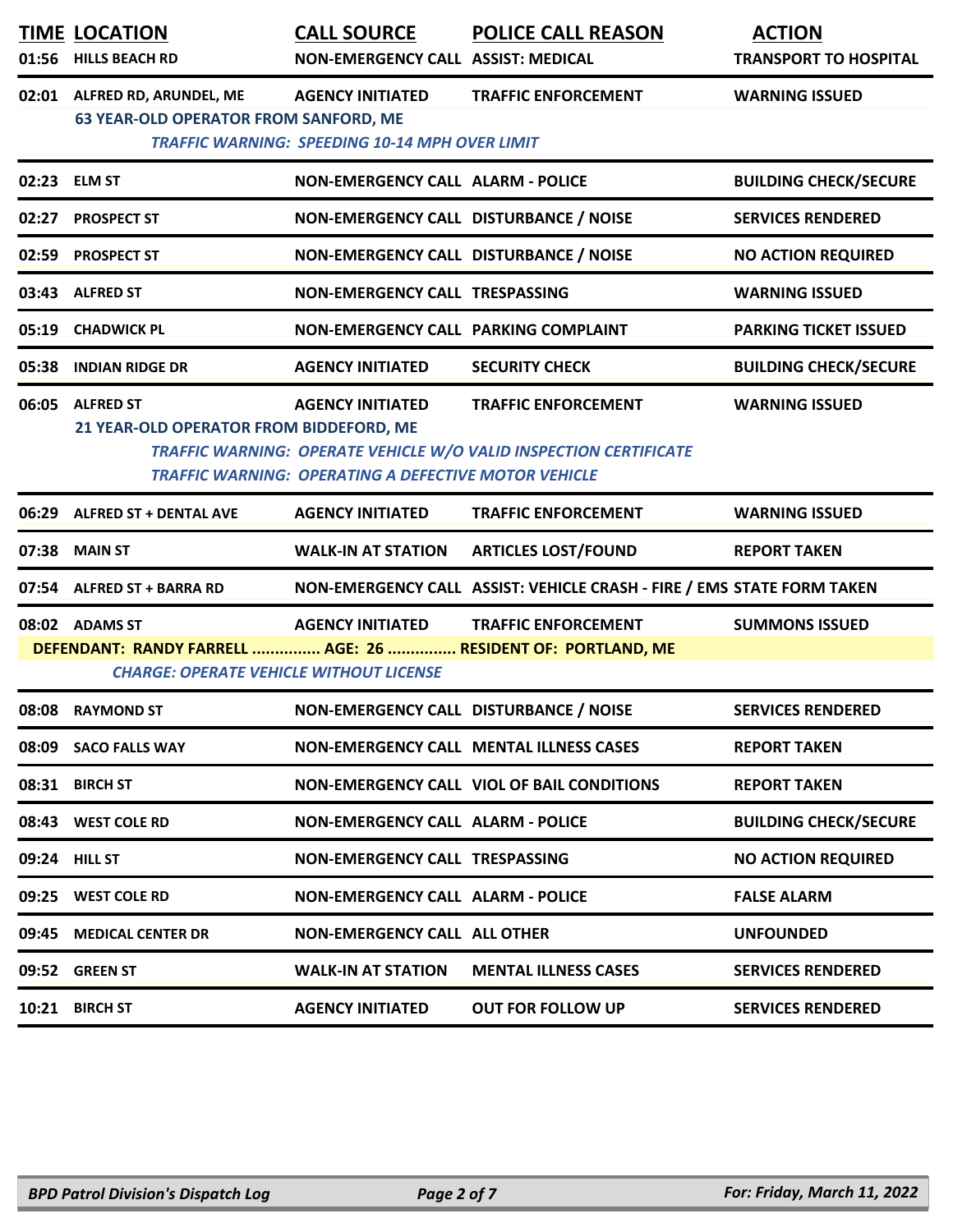|       | <b>TIME LOCATION</b><br>10:33 MAIN ST + ELM ST                                | <b>CALL SOURCE</b><br>E-911 CALL                                                                                                                                                                                                                          | <b>POLICE CALL REASON</b><br><b>DOMESTIC COMPLAINTS</b>         | <b>ACTION</b><br><b>ARREST(S) MADE</b> |
|-------|-------------------------------------------------------------------------------|-----------------------------------------------------------------------------------------------------------------------------------------------------------------------------------------------------------------------------------------------------------|-----------------------------------------------------------------|----------------------------------------|
|       |                                                                               |                                                                                                                                                                                                                                                           | DEFENDANT: ANTHONY ELLIOTT  AGE: 26  RESIDENT OF: BIDDEFORD, ME |                                        |
|       |                                                                               | <b>CHARGE: UNLAWFUL POSSESSION OF COCAINE BASE (FELONY)</b><br><b>CHARGE: UNLAWFUL POSSESSION OF FENTANYL POWDER (FELONY)</b><br><b>CHARGE: DOMESTIC VIOLENCE TERRORIZING, PRIORS DV (FELONY)</b><br><b>CHARGE: UNLAWFUL POSSESSION OF SCHEDULED DRUG</b> |                                                                 |                                        |
|       | 10:36 HILL ST                                                                 | <b>WALK-IN AT STATION</b>                                                                                                                                                                                                                                 | <b>PAPERWORK</b>                                                | <b>SERVICES RENDERED</b>               |
|       | 11:06 POOL ST<br>19 YEAR-OLD OPERATOR FROM ESSEX JCT, VT                      | <b>AGENCY INITIATED</b><br><b>TRAFFIC WARNING: SPEEDING 1-9 MPH OVER LIMIT</b>                                                                                                                                                                            | <b>TRAFFIC ENFORCEMENT</b>                                      | <b>WARNING ISSUED</b>                  |
| 11:08 | <b>GUINEA RD</b>                                                              | NON-EMERGENCY CALL ASSIST OTHER AGENCY                                                                                                                                                                                                                    |                                                                 | <b>NEGATIVE CONTACT</b>                |
| 11:13 | <b>POOL ST</b>                                                                | <b>AGENCY INITIATED</b>                                                                                                                                                                                                                                   | <b>TRAFFIC ENFORCEMENT</b>                                      | <b>WARNING ISSUED</b>                  |
|       | 43 YEAR-OLD OPERATOR FROM BIDDEFORD, ME                                       | <b>TRAFFIC WARNING: SPEEDING 10-14 MPH OVER LIMIT</b>                                                                                                                                                                                                     |                                                                 |                                        |
|       | 11:19 POOL ST                                                                 | <b>AGENCY INITIATED</b>                                                                                                                                                                                                                                   | <b>TRAFFIC ENFORCEMENT</b>                                      | <b>WARNING ISSUED</b>                  |
|       | <b>19 YEAR-OLD OPERATOR FROM WARWICK, RI</b>                                  | <b>TRAFFIC WARNING: FAILURE TO REGISTER VEHICLE</b><br><b>TRAFFIC WARNING: SPEEDING 1-9 MPH OVER LIMIT</b>                                                                                                                                                |                                                                 |                                        |
|       | 11:26 POOL ST<br>53 YEAR-OLD OPERATOR FROM SCARBOROUGH, ME                    | <b>AGENCY INITIATED</b><br><b>TRAFFIC WARNING: SPEEDING 1-9 MPH OVER LIMIT</b>                                                                                                                                                                            | <b>TRAFFIC ENFORCEMENT</b>                                      | <b>WARNING ISSUED</b>                  |
| 11:31 | <b>POOL ST</b><br>20 YEAR-OLD OPERATOR FROM AUBURN, NH                        | <b>AGENCY INITIATED</b><br><b>TRAFFIC CITATION: SPEEDING 15-19 MPH OVER LIMIT</b>                                                                                                                                                                         | <b>TRAFFIC ENFORCEMENT</b>                                      | <b>VSAC ISSUED</b>                     |
|       | 11:32 ALFRED ST                                                               | <b>WALK-IN AT STATION</b>                                                                                                                                                                                                                                 | <b>CAR SEAT DETAIL</b>                                          | <b>SERVICES RENDERED</b>               |
| 11:33 | <b>PIKE ST</b>                                                                | <b>AGENCY INITIATED</b>                                                                                                                                                                                                                                   | <b>OUT FOR FOLLOW UP</b>                                        | <b>SERVICES RENDERED</b>               |
| 11:42 | <b>POOL ST</b><br>20 YEAR-OLD OPERATOR FROM MEDFORD, MA                       | <b>AGENCY INITIATED</b><br><b>TRAFFIC WARNING: SPEEDING 10-14 MPH OVER LIMIT</b>                                                                                                                                                                          | <b>TRAFFIC ENFORCEMENT</b>                                      | <b>WARNING ISSUED</b>                  |
| 11:48 | <b>POOL ST + BLANDINGS WAY</b><br>22 YEAR-OLD OPERATOR FROM BIDDEFORD, ME     | <b>AGENCY INITIATED</b><br><b>TRAFFIC WARNING: SPEEDING 10-14 MPH OVER LIMIT</b>                                                                                                                                                                          | <b>TRAFFIC ENFORCEMENT</b>                                      | <b>WARNING ISSUED</b>                  |
| 11:56 | <b>POOL ST + MEETINGHOUSE RD</b><br><b>40 YEAR-OLD OPERATOR FROM SACO, ME</b> | <b>AGENCY INITIATED</b><br><b>TRAFFIC WARNING: SPEEDING 10-14 MPH OVER LIMIT</b>                                                                                                                                                                          | <b>TRAFFIC ENFORCEMENT</b>                                      | <b>WARNING ISSUED</b>                  |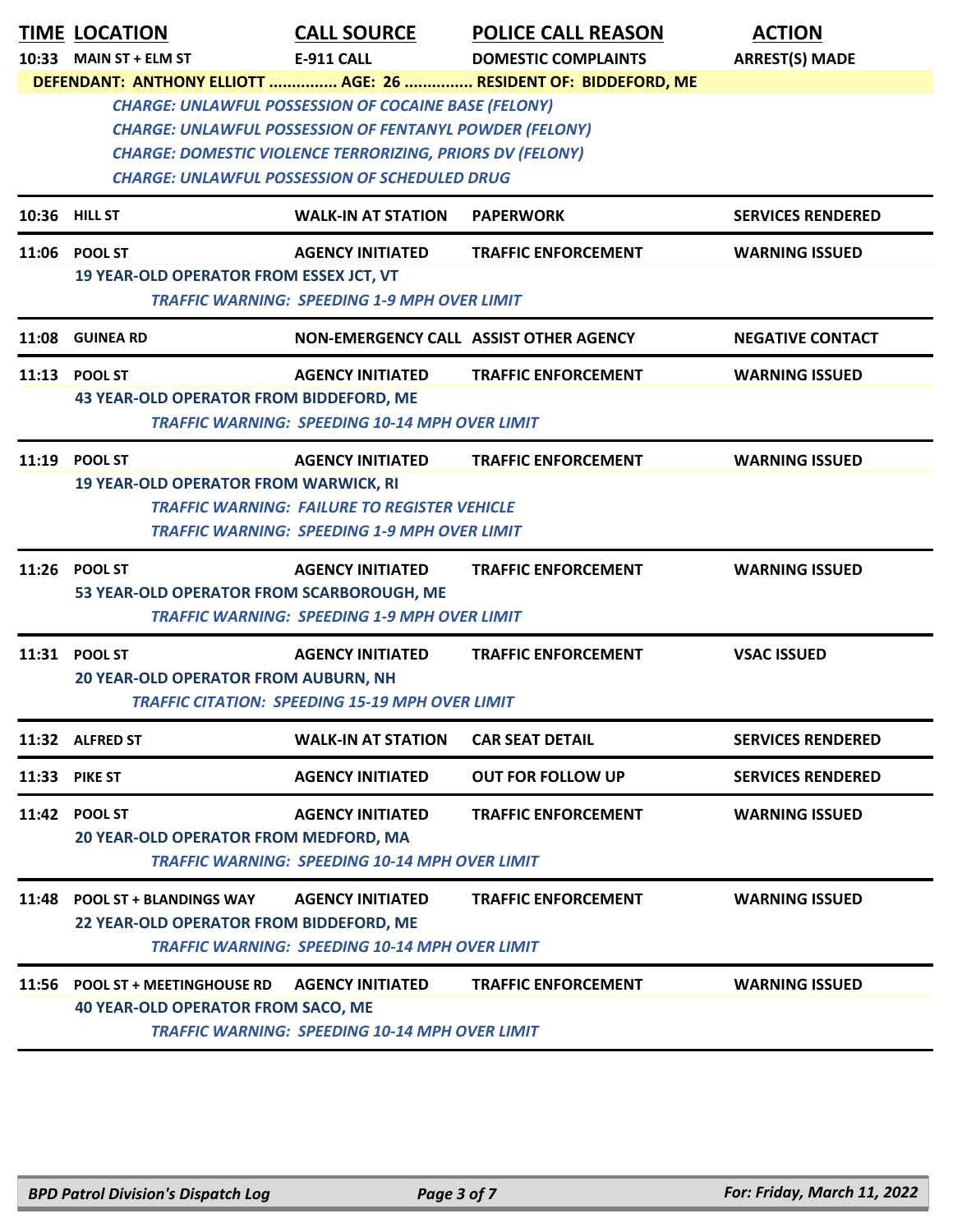|       | <b>TIME LOCATION</b>                                                                 | <b>CALL SOURCE</b>                                                                                                                             | <b>POLICE CALL REASON</b>                                                                                                                        | <b>ACTION</b>           |
|-------|--------------------------------------------------------------------------------------|------------------------------------------------------------------------------------------------------------------------------------------------|--------------------------------------------------------------------------------------------------------------------------------------------------|-------------------------|
|       | 12:02 POOL ST                                                                        | <b>AGENCY INITIATED</b>                                                                                                                        | <b>TRAFFIC ENFORCEMENT</b>                                                                                                                       | <b>VSAC ISSUED</b>      |
|       | 31 YEAR-OLD OPERATOR FROM EAST WATERBORO, ME                                         | <b>TRAFFIC WARNING: OBSCURING MOTOR VEHICLE PLATES MARKS</b><br><b>TRAFFIC WARNING: SPEEDING 1-9 MPH OVER LIMIT</b>                            | <b>TRAFFIC CITATION: FAILING TO PRODUCE EVIDENCE OF VEHICLE INSURANCE</b><br>TRAFFIC WARNING: FAILING TO NOTIFY STATE OF NAME AND ADDRESS CHANGE |                         |
|       | 12:16 POOL ST + MEETINGHOUSE RD<br>20 YEAR-OLD OPERATOR FROM FITZWILLIAM, NH         | <b>AGENCY INITIATED</b><br><b>TRAFFIC WARNING: SPEEDING 10-14 MPH OVER LIMIT</b>                                                               | <b>TRAFFIC ENFORCEMENT</b>                                                                                                                       | <b>WARNING ISSUED</b>   |
|       | 12:23 POOL ST<br><b>62 YEAR-OLD OPERATOR FROM BIDDEFORD, ME</b>                      | <b>AGENCY INITIATED</b><br><b>TRAFFIC WARNING: SPEEDING 1-9 MPH OVER LIMIT</b>                                                                 | <b>TRAFFIC ENFORCEMENT</b>                                                                                                                       | <b>WARNING ISSUED</b>   |
| 12:24 | SACO RD, HOLLIS, ME                                                                  | <b>WALK-IN AT STATION</b>                                                                                                                      | <b>FRAUD / SCAM</b>                                                                                                                              | <b>REPORT TAKEN</b>     |
|       | 12:32 POOL ST + BLANDINGS WAY<br><b>42 YEAR-OLD OPERATOR FROM SOUTH PORTLAND, ME</b> | <b>AGENCY INITIATED</b><br><b>TRAFFIC WARNING: SPEEDING 1-9 MPH OVER LIMIT</b>                                                                 | <b>TRAFFIC ENFORCEMENT</b><br>TRAFFIC WARNING: FAILING TO NOTIFY STATE OF NAME AND ADDRESS CHANGE                                                | <b>WARNING ISSUED</b>   |
| 12:41 | <b>QUIMBY ST</b>                                                                     | NON-EMERGENCY CALL ASSIST OTHER AGENCY                                                                                                         |                                                                                                                                                  | <b>NEGATIVE CONTACT</b> |
|       | 12:42 POOL ST<br>51 YEAR-OLD OPERATOR FROM BARRE, MA                                 | <b>AGENCY INITIATED</b><br>TRAFFIC WARNING: SPEEDING 10-14 MPH OVER LIMIT                                                                      | <b>TRAFFIC ENFORCEMENT</b>                                                                                                                       | <b>WARNING ISSUED</b>   |
| 12:49 | <b>POOL ST + DECARY RD</b><br>20 YEAR-OLD OPERATOR FROM COCONUT CREEK, FL            | <b>AGENCY INITIATED</b><br><b>TRAFFIC WARNING: SPEEDING 10-14 MPH OVER LIMIT</b>                                                               | <b>TRAFFIC ENFORCEMENT</b>                                                                                                                       | <b>WARNING ISSUED</b>   |
|       | 12:56 POOL ST<br>19 YEAR-OLD OPERATOR FROM BIDDEFORD, ME                             | <b>AGENCY INITIATED</b><br><b>TRAFFIC WARNING: FAILURE TO REGISTER VEHICLE</b><br><b>TRAFFIC WARNING: SPEEDING 1-9 MPH OVER LIMIT</b>          | <b>TRAFFIC ENFORCEMENT</b>                                                                                                                       | <b>WARNING ISSUED</b>   |
|       | 13:00 ALFRED ST                                                                      | E-911 CALL                                                                                                                                     | <b>ASSIST: VEHICLE CRASH - FIRE / EMS STATE FORM TAKEN</b>                                                                                       |                         |
|       | 13:05 POOL ST<br><b>62 YEAR-OLD OPERATOR FROM BIDDEFORD, ME</b>                      | <b>AGENCY INITIATED</b><br><b>TRAFFIC WARNING: OBSCURING MOTOR VEHICLE PLATES MARKS</b><br><b>TRAFFIC WARNING: SPEEDING 1-9 MPH OVER LIMIT</b> | <b>TRAFFIC ENFORCEMENT</b>                                                                                                                       | <b>WARNING ISSUED</b>   |
| 13:05 | <b>BIDDEFORD GATEWAY CTR</b>                                                         | <b>WALK-IN AT STATION</b>                                                                                                                      | <b>VEHICLE CRASH - POLICE ONLY</b>                                                                                                               | <b>STATE FORM TAKEN</b> |
|       | 13:14 POOL ST<br>69 YEAR-OLD OPERATOR FROM BIDDEFORD, ME                             | <b>AGENCY INITIATED</b><br><b>TRAFFIC WARNING: SPEEDING 1-9 MPH OVER LIMIT</b>                                                                 | <b>TRAFFIC ENFORCEMENT</b>                                                                                                                       | <b>WARNING ISSUED</b>   |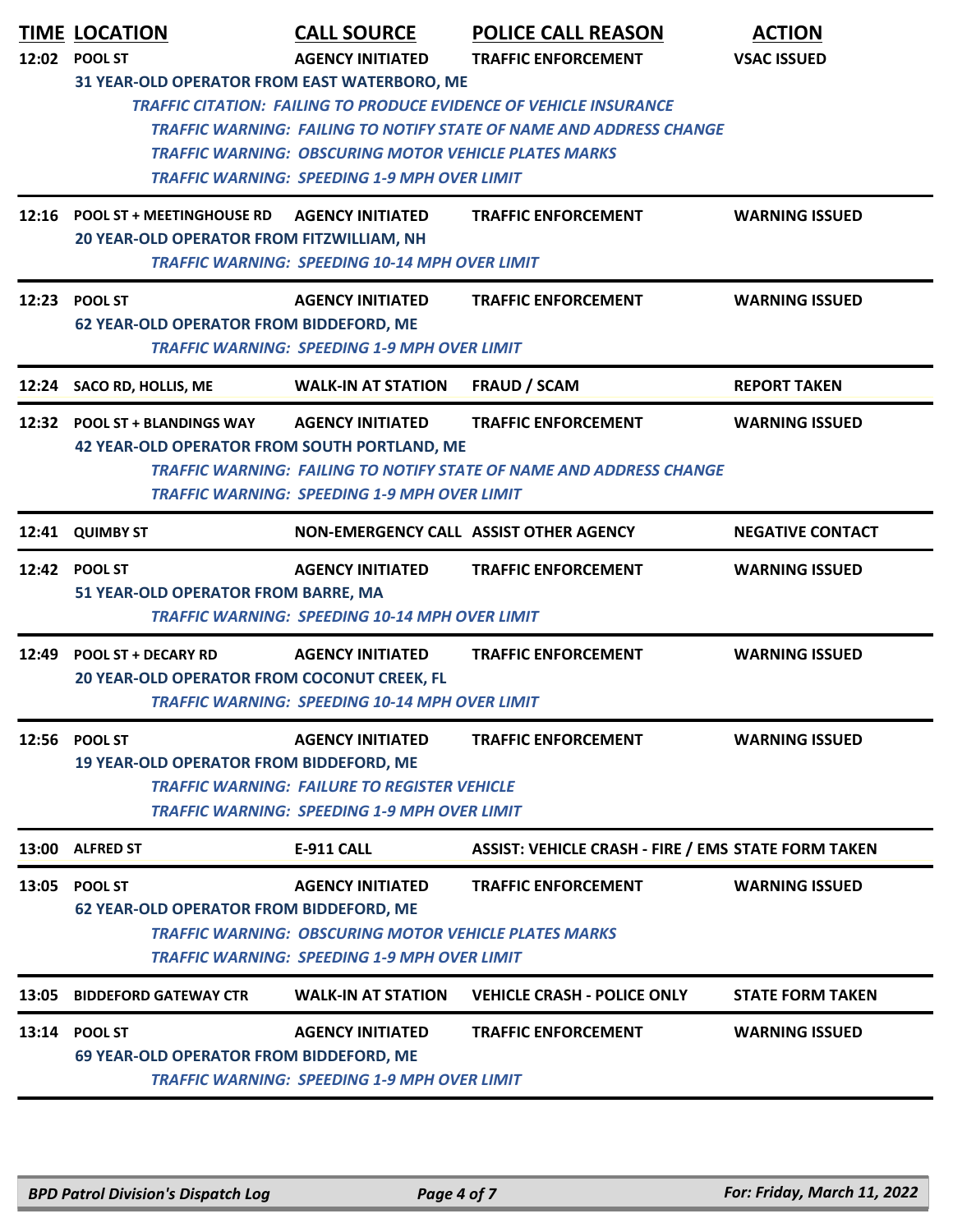|       | <b>TIME LOCATION</b><br>13:20 POOL ST + SEVIGNY AVE<br><b>60 YEAR-OLD OPERATOR FROM FLEMINGTON, NJ</b> | <b>CALL SOURCE</b><br><b>AGENCY INITIATED</b>                                     | <b>POLICE CALL REASON</b><br><b>TRAFFIC ENFORCEMENT</b>                                                                                                                               | <b>ACTION</b><br><b>WARNING ISSUED</b> |
|-------|--------------------------------------------------------------------------------------------------------|-----------------------------------------------------------------------------------|---------------------------------------------------------------------------------------------------------------------------------------------------------------------------------------|----------------------------------------|
| 13:25 | <b>PROSPECT ST</b>                                                                                     | <b>TRAFFIC WARNING: SPEEDING 10-14 MPH OVER LIMIT</b><br><b>AGENCY INITIATED</b>  | <b>ANIMAL COMPLAINT</b>                                                                                                                                                               | <b>WARNING ISSUED</b>                  |
|       | 13:33 POOL ST<br>27 YEAR-OLD OPERATOR FROM SACO, ME                                                    | <b>AGENCY INITIATED</b><br><b>TRAFFIC WARNING: SPEEDING 10-14 MPH OVER LIMIT</b>  | <b>TRAFFIC ENFORCEMENT</b><br><b>TRAFFIC WARNING: FAILING TO NOTIFY STATE OF NAME AND ADDRESS CHANGE</b><br>TRAFFIC WARNING: OPERATE VEHICLE W/O VALID INSPECTION CERTIFICATE         | <b>WARNING ISSUED</b>                  |
| 13:40 | <b>POOL ST</b><br><b>19 YEAR-OLD OPERATOR FROM HALLAM, PA</b>                                          | <b>AGENCY INITIATED</b><br><b>TRAFFIC WARNING: SPEEDING 10-14 MPH OVER LIMIT</b>  | <b>TRAFFIC ENFORCEMENT</b>                                                                                                                                                            | <b>WARNING ISSUED</b>                  |
| 13:47 | <b>POOL ST + MEETINGHOUSE RD</b><br>53 YEAR-OLD OPERATOR FROM SAINT JOSEPH, MN                         | <b>AGENCY INITIATED</b><br><b>TRAFFIC CITATION: SPEEDING 10-14 MPH OVER LIMIT</b> | <b>TRAFFIC ENFORCEMENT</b>                                                                                                                                                            | <b>VSAC ISSUED</b>                     |
| 13:59 | <b>POOL ST</b><br>55 YEAR-OLD OPERATOR FROM LIMINGTON, ME                                              | <b>AGENCY INITIATED</b><br><b>TRAFFIC WARNING: SPEEDING 1-9 MPH OVER LIMIT</b>    | <b>TRAFFIC ENFORCEMENT</b><br><b>TRAFFIC CITATION: FAILING TO PRODUCE EVIDENCE OF VEHICLE INSURANCE</b>                                                                               | <b>VSAC ISSUED</b>                     |
| 14:08 | <b>POOL ST</b><br>33 YEAR-OLD OPERATOR FROM WINDHAM, ME                                                | <b>AGENCY INITIATED</b><br><b>TRAFFIC WARNING: SPEEDING 10-14 MPH OVER LIMIT</b>  | <b>TRAFFIC ENFORCEMENT</b><br><b>TRAFFIC CITATION: FAILING TO PRODUCE EVIDENCE OF VEHICLE INSURANCE</b><br><b>TRAFFIC WARNING: FAILING TO NOTIFY STATE OF NAME AND ADDRESS CHANGE</b> | <b>VSAC ISSUED</b>                     |
| 14:17 | <b>POOL ST + BLANDINGS WAY</b><br>43 YEAR-OLD OPERATOR FROM OLD ORCHARD BEACH, ME                      | <b>AGENCY INITIATED</b><br><b>TRAFFIC WARNING: SPEEDING 1-9 MPH OVER LIMIT</b>    | <b>TRAFFIC ENFORCEMENT</b>                                                                                                                                                            | <b>WARNING ISSUED</b>                  |
| 14:23 | <b>ALFRED ST</b>                                                                                       | <b>AGENCY INITIATED</b>                                                           | <b>VEHICLE CRASH - POLICE ONLY</b>                                                                                                                                                    | <b>STATE FORM TAKEN</b>                |
|       | 14:28 WEST ST + WEST LOOP RD<br><b>41 YEAR-OLD OPERATOR FROM BIDDEFORD, ME</b>                         | <b>AGENCY INITIATED</b><br><b>TRAFFIC CITATION: SPEEDING 15-19 MPH OVER LIMIT</b> | <b>TRAFFIC ENFORCEMENT</b>                                                                                                                                                            | <b>VSAC ISSUED</b>                     |
|       | 14:38 ALFRED ST + MARINER WAY                                                                          | <b>NON-EMERGENCY CALL BOLO</b>                                                    |                                                                                                                                                                                       | <b>NEGATIVE CONTACT</b>                |
| 14:45 | <b>HIGH ST</b>                                                                                         | <b>AGENCY INITIATED</b>                                                           | <b>PRO-ACTIVE DV RESPONSE TEAM</b>                                                                                                                                                    | <b>SERVICES RENDERED</b>               |
| 14:52 | <b>MAIN ST</b>                                                                                         | <b>E-911 CALL</b>                                                                 | <b>SUSPICION</b>                                                                                                                                                                      | <b>SERVICES RENDERED</b>               |
| 14:58 | <b>HILL ST</b>                                                                                         | <b>AGENCY INITIATED</b>                                                           | <b>ANIMAL COMPLAINT</b>                                                                                                                                                               | <b>NEGATIVE CONTACT</b>                |
| 15:00 | <b>ALFRED ST</b>                                                                                       | <b>WALK-IN AT STATION</b>                                                         | <b>OUT FOR FOLLOW UP</b>                                                                                                                                                              | <b>SERVICES RENDERED</b>               |
| 15:09 | <b>MIDDLE ST</b>                                                                                       | <b>AGENCY INITIATED</b>                                                           | <b>PRO-ACTIVE DV RESPONSE TEAM</b>                                                                                                                                                    | <b>NO VIOLATION</b>                    |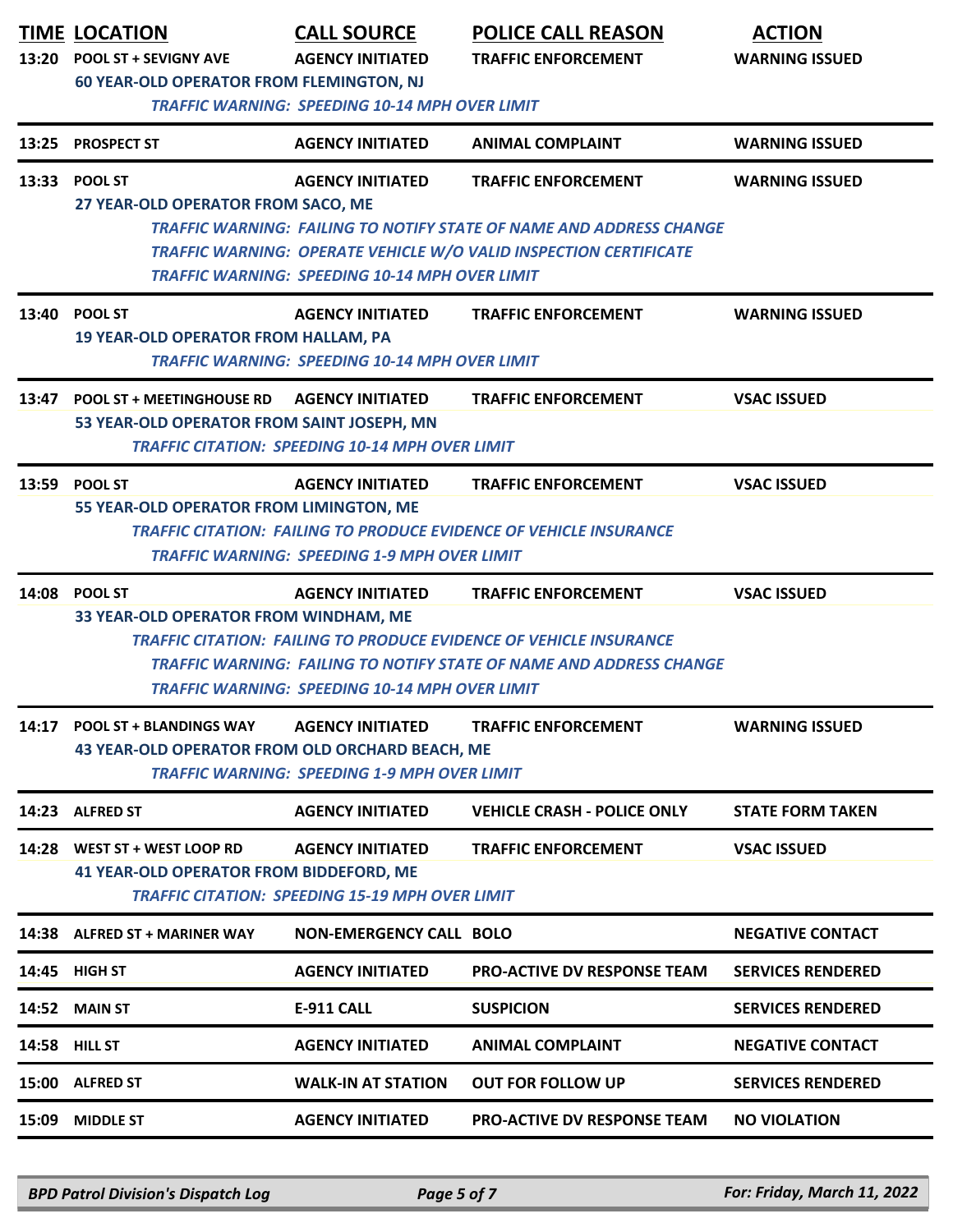|       | <b>TIME LOCATION</b><br>15:33 CLARKS CT                                 | <b>CALL SOURCE</b><br><b>AGENCY INITIATED</b>                                        | <b>POLICE CALL REASON</b><br><b>OUT FOR FOLLOW UP</b>                                            | <b>ACTION</b><br><b>SERVICES RENDERED</b> |
|-------|-------------------------------------------------------------------------|--------------------------------------------------------------------------------------|--------------------------------------------------------------------------------------------------|-------------------------------------------|
|       | 15:36 BIRCH ST                                                          | <b>AGENCY INITIATED</b>                                                              | <b>MOTOR VEHICLE THEFT</b>                                                                       | <b>REPORT TAKEN</b>                       |
| 15:43 | <b>MAIN ST</b>                                                          | <b>NON-EMERGENCY CALL JUVENILE OFFENSES</b>                                          |                                                                                                  | <b>NEGATIVE CONTACT</b>                   |
|       | 16:06 BIRCH ST + PROSPECT ST<br><b>CHARGE: DRIVING TO ENDANGER</b>      | NON-EMERGENCY CALL BOLO                                                              | DEFENDANT: TREVOR JAMES DORE  AGE: 18  RESIDENT OF: BIDDEFORD, ME                                | <b>SUMMONS ISSUED</b>                     |
|       | 16:28 LINCOLN ST                                                        | <b>AGENCY INITIATED</b>                                                              | <b>OUT FOR FOLLOW UP</b>                                                                         | <b>SERVICES RENDERED</b>                  |
|       | 16:33 MARINER WAY                                                       | <b>E-911 CALL</b>                                                                    | <b>VEHICLE CRASH - POLICE ONLY</b>                                                               | <b>SERVICES RENDERED</b>                  |
|       | <b>16:34 VINE ST</b>                                                    |                                                                                      | <b>NON-EMERGENCY CALL MENTAL ILLNESS CASES</b>                                                   | <b>SERVICES RENDERED</b>                  |
|       | 16:42 ALFRED ST                                                         | <b>NON-EMERGENCY CALL JUVENILE OFFENSES</b>                                          |                                                                                                  | <b>SERVICES RENDERED</b>                  |
|       | 17:20 BIRCH ST                                                          | <b>AGENCY INITIATED</b>                                                              | <b>OUT FOR FOLLOW UP</b>                                                                         | <b>SERVICES RENDERED</b>                  |
|       | 17:25 WENTWORTH ST                                                      | <b>WALK-IN AT STATION</b>                                                            | <b>HARASSMENT</b>                                                                                | <b>REFERRED OTHER AGENCY</b>              |
|       | 18:07 HIGH ST                                                           | <b>E-911 CALL</b>                                                                    | <b>MISSING PERSON</b>                                                                            | <b>SERVICES RENDERED</b>                  |
|       | 19:04 SACO FALLS WAY                                                    | <b>AGENCY INITIATED</b>                                                              | <b>OUT FOR FOLLOW UP</b>                                                                         | <b>SERVICES RENDERED</b>                  |
|       | 19:11 MASON ST                                                          | <b>AGENCY INITIATED</b>                                                              | <b>OUT FOR FOLLOW UP</b>                                                                         | <b>SERVICES RENDERED</b>                  |
|       | 19:27 ELM ST + PINE ST                                                  | <b>NON-EMERGENCY CALL BOLO</b>                                                       |                                                                                                  | <b>NEGATIVE CONTACT</b>                   |
| 19:27 | <b>SOUTH ST</b>                                                         | NON-EMERGENCY CALL CHECK WELFARE                                                     |                                                                                                  | <b>SERVICES RENDERED</b>                  |
|       | 20:21 COLUMBUS WAY                                                      | NON-EMERGENCY CALL ANIMAL COMPLAINT                                                  |                                                                                                  | <b>SERVICES RENDERED</b>                  |
|       | 20:39 ALEXANDER DR                                                      | <b>NON-EMERGENCY CALL SUSPICION</b>                                                  |                                                                                                  | <b>NEGATIVE CONTACT</b>                   |
| 20:49 | <b>CLEAVES ST</b>                                                       | NON-EMERGENCY CALL MESSAGE DELIVERY                                                  |                                                                                                  | <b>SERVICES RENDERED</b>                  |
| 21:23 | <b>BERNARD AVE</b>                                                      | <b>NON-EMERGENCY CALL BOLO</b>                                                       |                                                                                                  | <b>NEGATIVE CONTACT</b>                   |
| 21:27 | <b>ALFRED ST + PRECOURT ST</b><br>17 YEAR-OLD OPERATOR FROM SANFORD, ME | <b>AGENCY INITIATED</b><br><b>TRAFFIC WARNING: FAILING TO OBEY RED TRAFFIC LIGHT</b> | <b>TRAFFIC ENFORCEMENT</b>                                                                       | <b>WARNING ISSUED</b>                     |
| 21:37 | <b>WENTWORTH ST</b>                                                     | <b>NON-EMERGENCY CALL SUSPICION</b>                                                  |                                                                                                  | <b>SERVICES RENDERED</b>                  |
|       | 21:44 VINCENT AVE                                                       | <b>NON-EMERGENCY CALL SUSPICION</b>                                                  |                                                                                                  | <b>NEGATIVE CONTACT</b>                   |
|       | 22:30 ELM ST                                                            | <b>NON-EMERGENCY CALL SUSPICION</b>                                                  |                                                                                                  | <b>SERVICES RENDERED</b>                  |
|       | 22:42 WENTWORTH ST                                                      | <b>E-911 CALL</b>                                                                    | 911 MISUSE                                                                                       | <b>NEGATIVE CONTACT</b>                   |
| 23:37 | <b>GUINEA RD</b><br>32 YEAR-OLD OPERATOR FROM PORTAND, ME               | <b>AGENCY INITIATED</b>                                                              | <b>TRAFFIC ENFORCEMENT</b><br>TRAFFIC WARNING: REGISTRATION PLATES NOT PLAINLY VISIBLE / LEGIBLE | <b>WARNING ISSUED</b>                     |